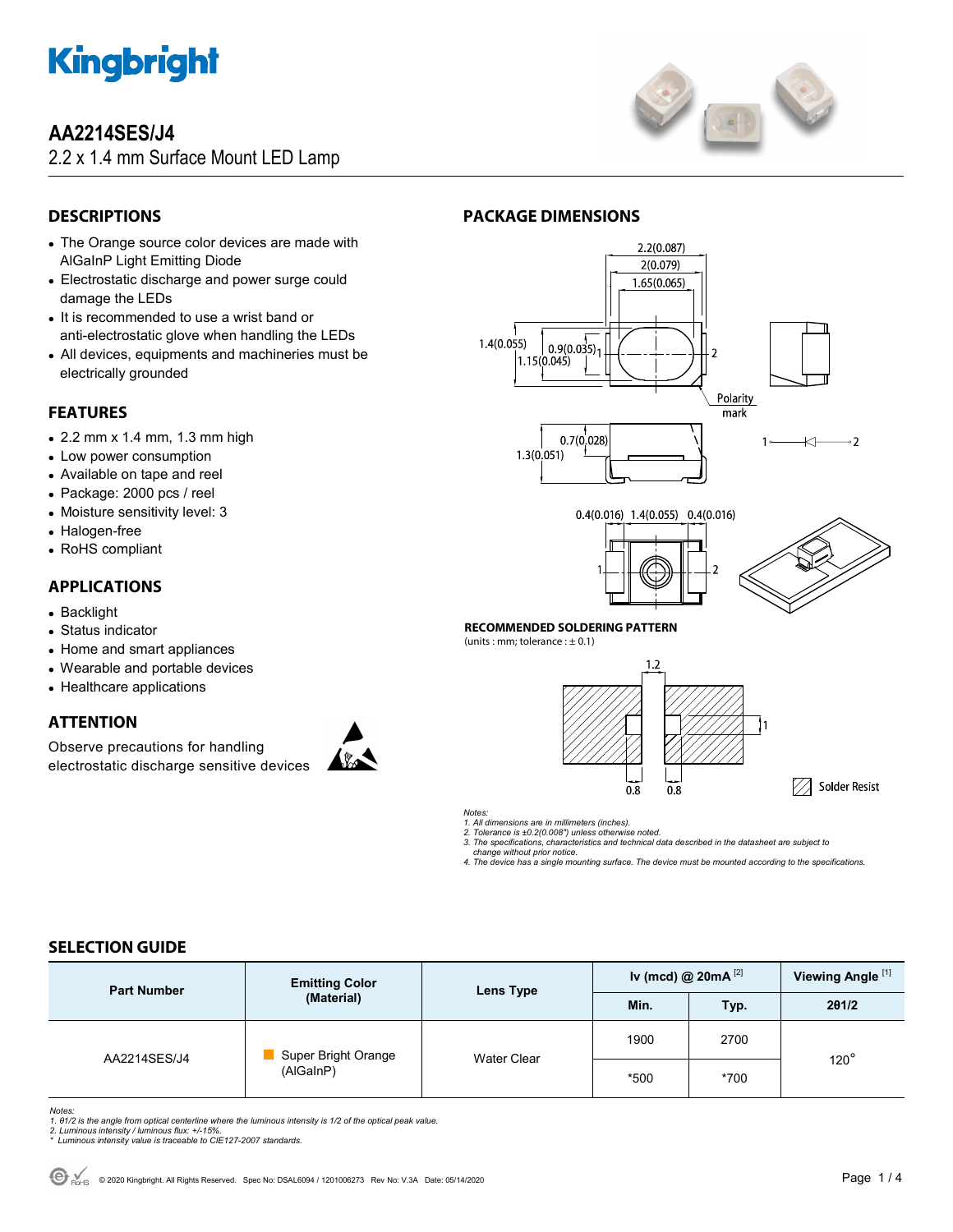# **Kingbright**

### **ELECTRICAL / OPTICAL CHARACTERISTICS at TA=25°C**

| <b>Parameter</b>                                    | Symbol                         | <b>Emitting Color</b> | Value |                          | <b>Unit</b> |
|-----------------------------------------------------|--------------------------------|-----------------------|-------|--------------------------|-------------|
|                                                     | Typ.<br>Max.                   |                       |       |                          |             |
| Wavelength at Peak Emission $I_F$ = 20mA            | $\Lambda_{\rm peak}$           | Super Bright Orange   | 611   | $\overline{\phantom{a}}$ | nm          |
| Dominant Wavelength $I_F = 20mA$                    | $\lambda_{dom}$ <sup>[1]</sup> | Super Bright Orange   | 605   | $\overline{\phantom{a}}$ | nm          |
| Spectral Bandwidth at 50% Φ REL MAX<br>$I_F = 20mA$ | Δλ                             | Super Bright Orange   | 17    | $\overline{\phantom{a}}$ | nm          |
| Capacitance                                         | С                              | Super Bright Orange   | 27    | $\overline{\phantom{a}}$ | pF          |
| Forward Voltage $I_F$ = 20mA                        | $V_F$ <sup>[2]</sup>           | Super Bright Orange   | 2.2   | 2.8                      | v           |
| Reverse Current ( $V_R$ = 5V)                       | <sup>I</sup> R                 | Super Bright Orange   |       | 10                       | μA          |

*Notes:* 

1. The dominant wavelength (λd) above is the setup value of the sorting machine. (Tolerance λd : ±1nm. )<br>2. Forward voltage: ±0.1V.<br>3. Wavelength value is traceable to CIE127-2007 standards.<br>4. Excess driving current and

| Parameter                               | Symbol                  | Value          | Unit        |
|-----------------------------------------|-------------------------|----------------|-------------|
| Power Dissipation                       | $P_D$                   | 84             | mW          |
| Reverse Voltage                         | $V_R$                   | 5              | $\vee$      |
| Junction Temperature                    | $T_j$                   | 115            | $^{\circ}C$ |
| <b>Operating Temperature</b>            | $T_{op}$                | $-40$ to $+85$ | $^{\circ}C$ |
| Storage Temperature                     | $T_{\text{stg}}$        | $-40$ to $+85$ | $^{\circ}C$ |
| <b>DC Forward Current</b>               | ΙF                      | 30             | mA          |
| Peak Forward Current                    | $I_{FM}$ <sup>[1]</sup> | 150            | mA          |
| Electrostatic Discharge Threshold (HBM) |                         | 3000           | V           |

Notes:<br>1. 1/10 Duty Cycle, 0.1ms Pulse Width.<br>2. Relative humidity levels maintained between 40% and 60% in production area are recommended to avoid the build-up of static electricity – Ref JEDEC/JESD625-A and JEDEC/J-STD-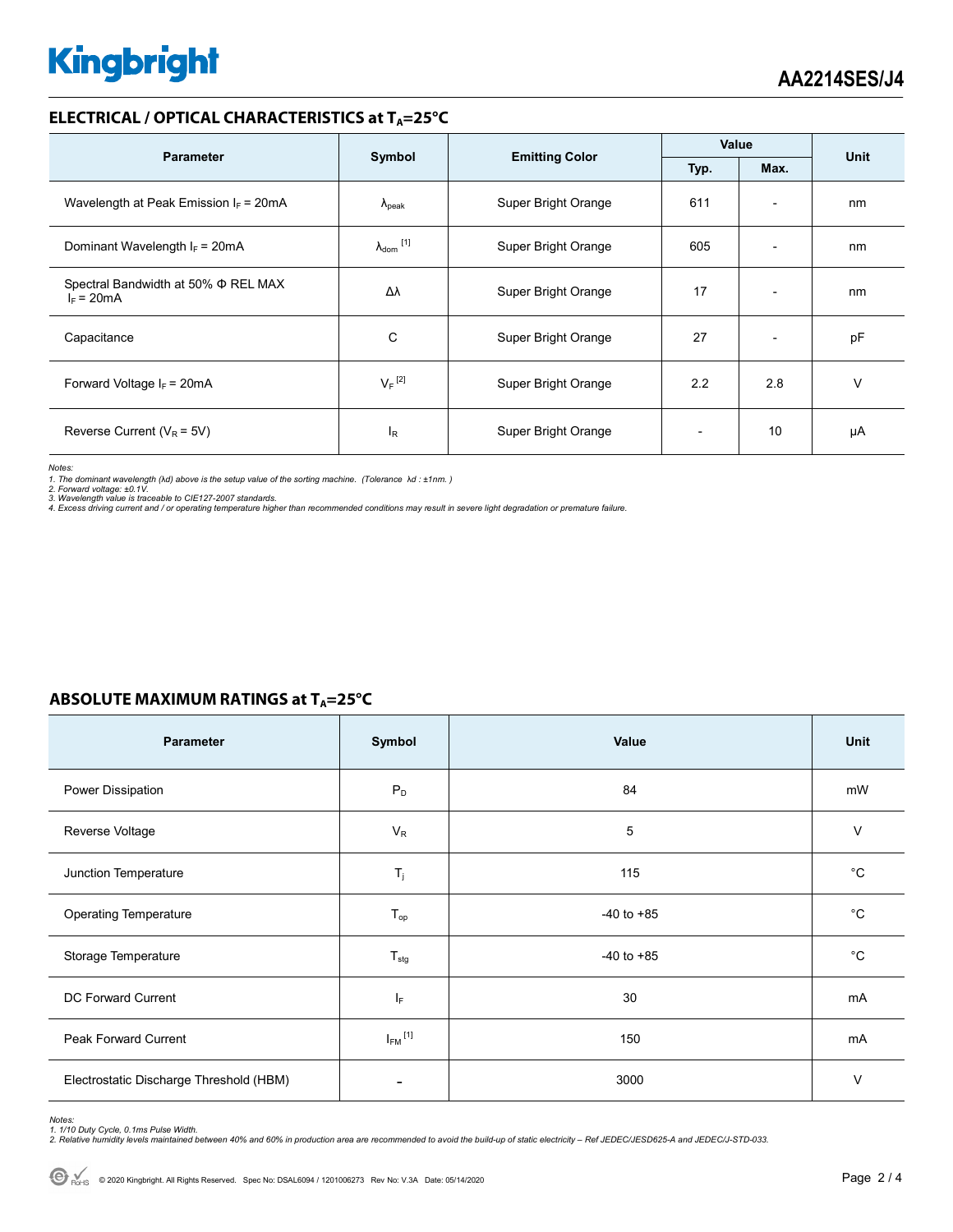# **Kingbright**

## **TECHNICAL DATA**



#### **SPATIAL DISTRIBUTION**



#### **SUPER BRIGHT ORANGE**









#### **REFLOW SOLDERING PROFILE for LEAD-FREE SMD PROCESS**



# **TAPE SPECIFICATIONS** (units : mm)



#### **REEL DIMENSION** (units : mm)



*Notes:* 

- *1. Don't cause stress to the LEDs while it is exposed to high temperature.*
- *2. The maximum number of reflow soldering passes is 2 times. 3. Reflow soldering is recommended. Other soldering methods are not recommended as they might cause damage to the product.*